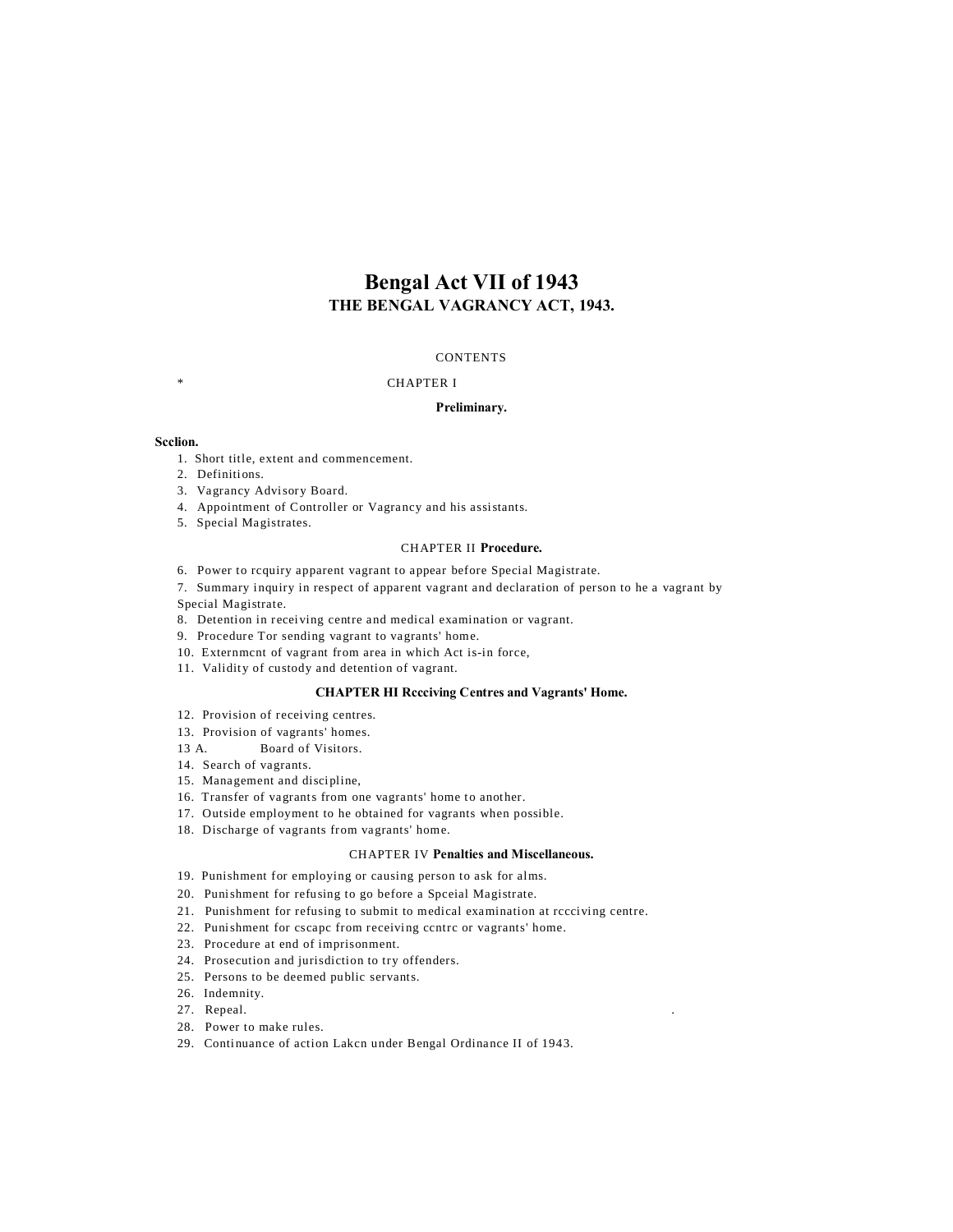# $\odot$ **Bengal Act VII of 1943'**

REPEALED IN MART

AMENDED

THE BENGAL VAGRANCY ACT,  $1943.$ 

WcsL Ben. Act VII of 1948.

West Ben. At L Vol" 1970.

Indian Independence The (Adaptation of Bengal and Punjab Acts) Order, 1948.

The Adaptation of Laws Order. 1950.

[25th October.

An Act to provide for dealing with va^ia/tcx in Bengal.

WHEREAS it is expedient lo make provision lor dealing with vagrancy in Bengal:

It is hereby enacted as follows:-ô

# **CHAPTER I**

#### Preliminary.

1. (I) This Act may he tailed ihc Bengal Vagrancy Aui. 1943.

(2) It extends to the whole of '|Wesi Bengal],

Slioruide,  $c$ Mcnl  $uh<sup>1</sup>$ commence  $n > cnl$ 

(3) It shall come inio force in Calcuua at once and in such other areas on such other dates as ihe '[State] Government may, by notification' in the Official Gazette, dircci.

'This Acl should bo read u. iih section 51 (ifiho Wo si Rental Children Aa, I SIS 9 {Wesi 13en. Ac! XXX of iv.vj >n:I \*i:'iilu ifK:f. (1) No. 1955 S.W /H-15/6(1. dated :!K' 2 2nd June, 1961. (2) ,\'o, 2S4 S.W /L H. 43/61. daled S.2 63 and (.1) No. 479-S.W./4A-V<)3. ilaled 15 3 A3, which bring certain see (ions of (he I ill or At! into force in Calcutta. Hov.rjh, iilhtr places in HK' districts ul 1 luv, i.ili .'.IKI 24-Paryanas and ol I .cr .ir.i

"For S 1 : . k ' o f Objects and I v w i M t i K '[V lii,: Cttlt urrtt (TK I Sill fvt. U,.: y 19-13. part [VA, page 10; for 1 ho fro c codings of I ho Assembly, ,s,v I ho procoodiiijis uf Ilio meeiings of tlic Bengal Legislative Assembly hokl on I he 2nd March and 15th September, iy-1.1: for ihe Priic codings i>l"llic Bengal Legislative Council ..irrllie proceedings ol'lhe oflho Hongnl legislative Council lield oil Ihe 20th. 22nd. 27th and the 2K11i September, 1943, 'These words were substituted for ihe word "Bonga I" by para. (2) of Art. .1 of ihe Indian Independence (A da pi alio n of Bengal and Punjab A els) Order. 1948.

The words within square bracked were substituted for Ihe word "Provincial" by I'.v.l -1(1) of Ilio Adaptation of Laws Order, I'550.

'This Act cLiini: inlo force on Ihe 25th October. 1943. in Ilie Hoivrah and Bally police-stations in the district of Howrah. and in Ilie Tollygunge. Behala. Maliabmz, ttaranagar and Dum Dum police-stations in lite district of 24-Parganas, vide notification No. 5(3(36 A.R.P., dated the 2.1rd October. 194.1. published in the Ciikiilm (ut:cili<sup>1</sup>, Hxirtinniiiitiiy, dated the 25[hOi:iober. 1943, part I. page 182: and on ihe 7lh December, 194-1. in iheColaburi piiliee- slalion in the dislriel of Hovvrali. vide notification No. 130-1 A.K.P.. da Led ihe 2Jlh/2')ih Novell titer. 194-1, published in Ilio Ctikiiriti Gn'ctlf daled the 7 ill December. 194-1. pari I. page I '109.

ADAPTED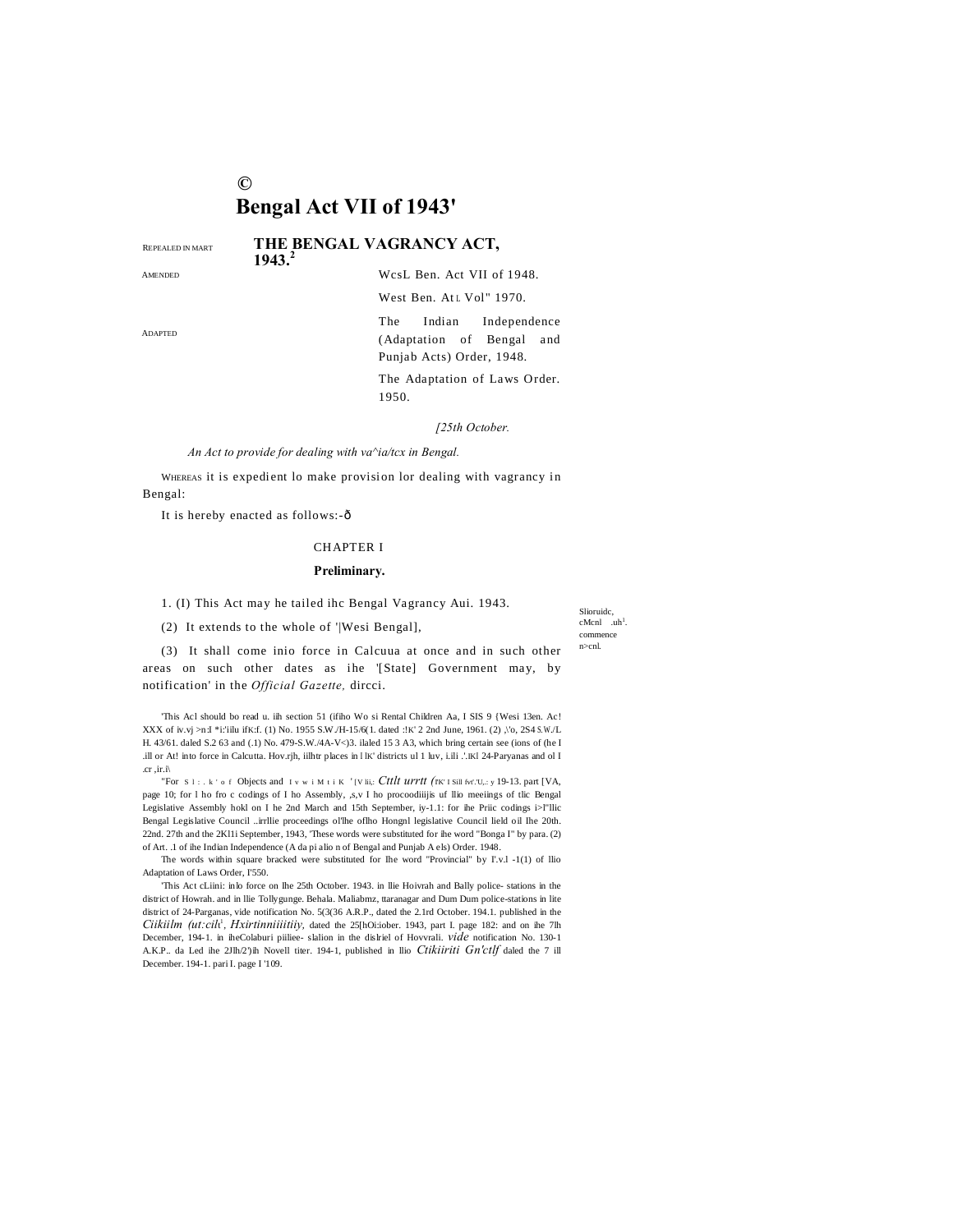# *The Bengal Vagrancy Act. 1943.* **[Ben. Act VII**

*(Ciutpter 1.-— Preliminary, —Sections 2, 3.)*

7. In Lhis Act, unless there is anything repugnant in the subject cf context, ô

- (1) "'Board" means the Vagrancy Advisory Board established under sub-section {1) of section 3;
- '(la) "Board of Visitors'<sup>1</sup> moans a Board of Visitors established under sub-scction (I) of section I3A:
- (2) "Calcutta" means the town of Calcutta as defined in section BL-O. ACI tv 3 of the Calcutta Policc Act, 1866. together with the suburbs  $\int_{0}^{S_{\Lambda}C_{\Lambda}}$  u of Calcutta us defined by notification under section 1 of the of isofi, Calcutta Suburban Police Act, 1866;
- (3) "child'' means a person under lite age of fourteen years;
- (4) "Controller" means the Controller of Vagrancy appointed under sub-section (I) of section 4;  $27$
- (6) "prescribed" means prescribed by rules made under this Act;
- (7) "receiving centre" means a house or institution ("or the reception and temporary detention of vagrants, provided by the '[State] Government or tertifted as such under subsection (1) of section 12:
- (8) "Special Magistrate" means a Magistrate empowered to act as such under scction 5;
- (9) "vagrant" means a person  $* *$  found asking for alms in any public phcc, or wandering about or remaining in any public place in such condition or manner as makes it likely thai sucb person exists by asking for alms but docs not include a person collcaing money or asking for food or gifts for a prescribed purpose;
- (10) "vagrants' home" means an institution provided by  $i!$  |e -'[Stale] Government under sub-section (1) of section I 3 for the permanent detention of vagrants.

3. (I) The '[Statc] Government as soon as possible after the commencement of this Act shall establish a Board to be called the Vagrancy Advisory Board.

(2) The Board shall be constituted in the manner prescribed, suhject to the condition that the number of memhers of the Board shall not be less than ten.

'Tins clause wis inst-Tltd hy s. 2 or the Bengal Vagrancy (Amendment) Acl. 1970 (WcM lien. AL'I V of 1970),

'Clause (5) wis umiued by prim, *3* of, and llic Eleven ill Schedule (o. iho Adaptation of LavisOrdor, 19511 .

*'See* fool-noli: 4 on pacc 559, *nine.* \*'ritt ivunh nni U'lii'/ , i •• i r ": i v -i-1-' K- i -f ............................................ ...i" .............'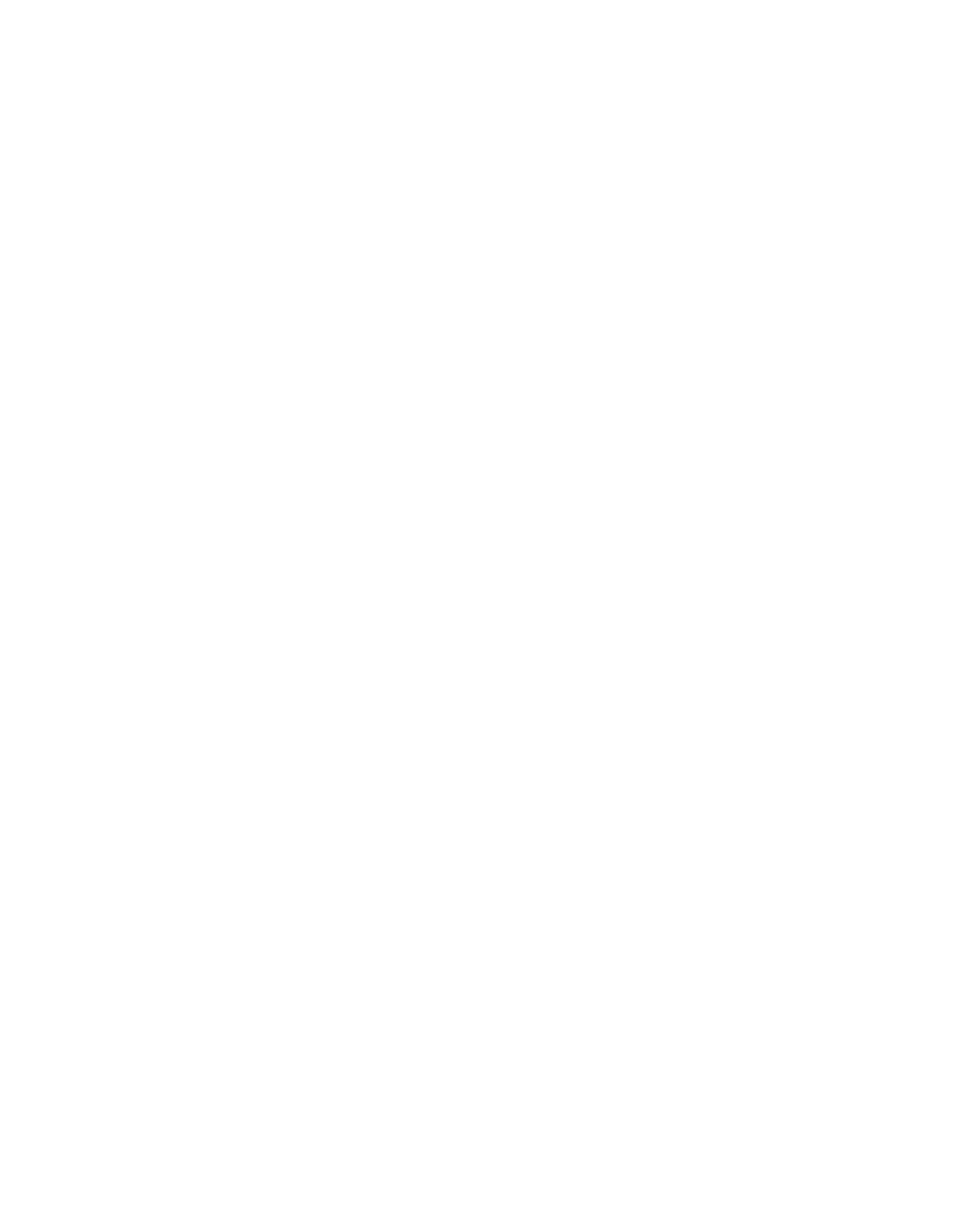# *The Bengal Vagrancy Act, 7941.* The *Sections 4.* 5.∂ *Chapter //. — Procedure.—Sections 6, 7.*) **of 1943.]**

(3) Tlic [unction of the Board .shall be ui advise the '[Stale] Government on all matters relating Lo llie conirul of vargancy mid in particular on the administration of this Aci and lor the aforementioned purposes any member or the Board may enter and inspect at any time any receiving centre or vagrants' home,

(4) The Board may, with the previous approval of lhe  $<sup>1</sup>$  [Stale] Government, make</sup> regulations to provide for. $ô$ 

- (a) the times and places at which its meetings shall lie held;
- (b) the issue of notices concerning such meetings and;
- (c) ihc conduct of husiness thereat.

4. (I) For carrying out the purposes of this Act the '[Slate] Government may appoint a person lo be Controller bl Vagrancy together with such oihcr persons to assist liim as it thinks fit.

(2) Persons appointed under sub-section (I) shall exercise such powers us may be conferred and perform such functions as may be required hy or under this Aci.

Spocinl 5. For the purpose of Chapter II of this Act the'[Slate] Government may empower any Presidency Magistrate in Calcutta and any Magistrate of Ilie first class elsewhere to act as a Special Magistrate.

#### CH AFFER n **Procedure.**

Power in 6. Any police officer authorised in this behalf by the Commissioner of Policc in Calcutta and by the District Magistrate elsewhere may require any person who is apparently a vagrant to accompany litm or any other police officcr to,

7. (1) When a person is brought before a Special Magistrate under section 6. such Special Magistrate shall make a summary inquiry in the prescribed manner into the circumstanccs and character of such person, and if, after hearing anything which suili person may wish lo say he is satisfied thai such person is a vagrant, he shall record a declaration to this effect and the provisions of ihis Act relating to vagrants shall thereupon apply in such person.

and to appear before, a Special Magistrate.

'For notification empowering llie Policc Magistrates of Hiiwrah. 2-1 Paiganas and Sealdah lo aci a?, Special Mwistrittes *vi-iiffirio*. L'<sup>1</sup> noli PiL;;II ion No. 435 G.A.. dated 13.2.-IS. published in ihc *Catcuua Gnzait'* of IV IS. pan 1. pa^e 23J

require apparent v:)ji..!i: to appear biforc SpceiaJ Magistra te. Surllmjiy inquiry in respect of apparent vagrant and dfL-Vjration of person ID be vagrant hy Spjci;i I Mac is I rate.

Appointment of Controller iir Vagrancy and hK assistants

Magistrates

<sup>&#</sup>x27;.Iff foot-note A mi p:>ge 559, wire,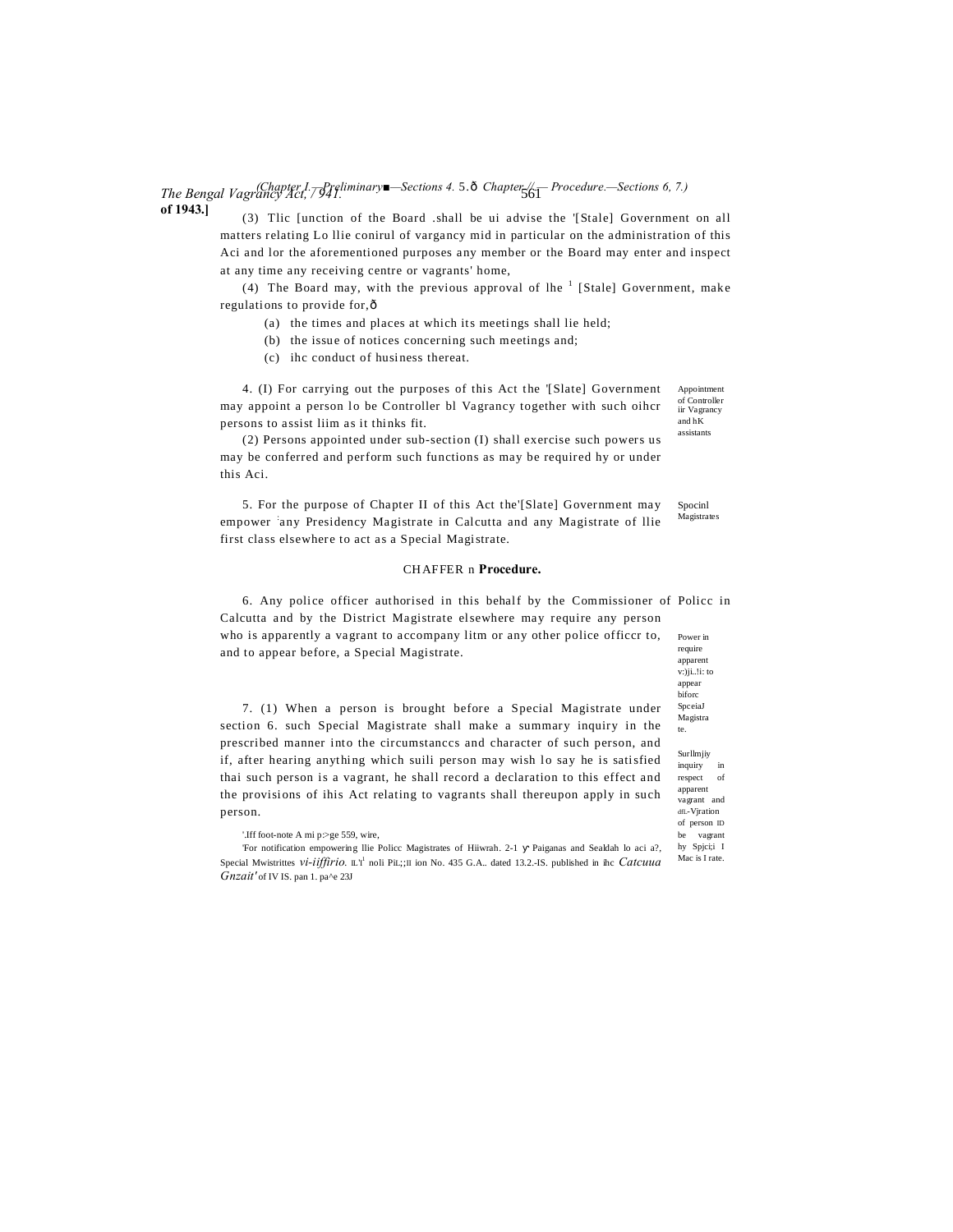# *The Bengal Vagrancy Act. 1943. (Chapter !/.—Procedure.—Sections*6'. *9.)*

**[Ben. Act VII**

(2) IT on milking llie summary inquiry referred lo in sub-section (1) the Special Magistrate is not satisfied that the person brought before him under seclion 6 is a vagrant such person shall forthwith be releasee!,

(3) A Special Magistrate recording a declaration under sub-scction (1) that a person is a vagrant shall forthwith send a certified copy of such declaration to the Controller,

and to the officer-in-charge of the receiving centre to which such vagrant is sent under sub-section U) of section 8,

Dniemion in rccdving ccnlttand filed ical omiiinaiion

of vagrant.

8. (I) When a person lias been declared to be a vagrant under subsection (1) of section 7 he shall forthwith be sent in the nuinner prescribed to the nearest receiving centre and there handed over to the custody of the officer-in-chargc or

such receiving ccntre, and such vagrant shall be detained in such receiving centre until he is sent therefrom to a vagrants' home under sub-section (I} of section 9.

(2) As soon as possible after the commencement of the detention of a vagrant in a receiving centre the medical officcr of such receiving centre shall with such medical help as may he necessary medic,i)iy examine the vagrant in the manner prescribed as quickly as is consistent wiih the circumstances of the case and shall thereupon furnish (he officcr- in-ehargc of the receiving centre with a medical report regarding the health and bodily condition of the vagrant.

(3) The medical report referred to in sub-section (2) shall stale *inter alia,-—*

- (a) the sex and age of the vagrant:
- (b) whether the vagrant is a leper;
- (c) from what, if any, communicable diseases other lhan leprosy the vagrant is suffering:
- (d) whether the vagrani is insane or mentally deficient;
- (e) what is the general state of health and bodily condition or the vagrant and for which, if any, of the prescribed types of work he is fit.

Proccdurx: for sending vygramio lion\*.

9. (I) On receipt of the medical report referred to in sub-section (2). or section 8 the officer-in-charge of a receiving centre .shall, as soon as llie necessary arrangements can he made, send the vagrant in the prescribed manner to such vagrants' home as the Controller may by general or special order in this behalf direct, and the said officcr-in- chargc shall along with such vagrant send to Ihe Manager of the said vagrants' home, ô

- (a) die certified copy of the declaration made under sub-section (1) of section 7 relating to such vagrant which is to be sent lo such ufficer-in-charge under sub-scciion (3) of the said section, and
- (b) the said medical report.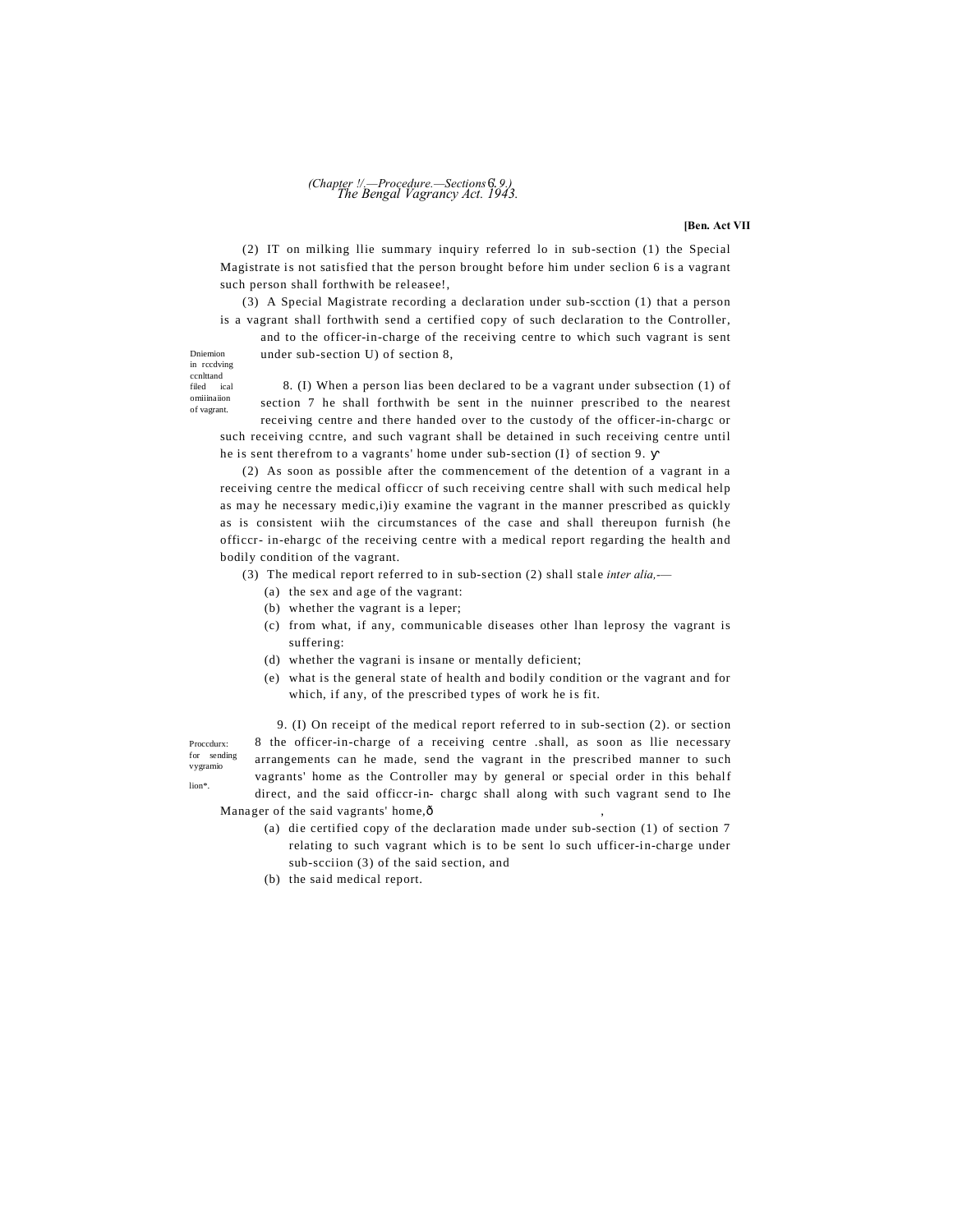### of 1943.]

### (Chapter II.-Procedure,-Scction 10)

vaarani is sent lo a vagrants' home under ihc provisions of sub-seeiion  $(2)$  When (1) he shall lie handed over lo (he custody of the Manager of such vagrants' home and shall be detained therein, or in a vagrants' hone ti> which he may he transferied untier section 1C>, until duly discharged therefrom under section 18,

(3) In issuing any ordei under sub-section (1) llie Controller shall ensure thai the following classes of vagrants, namely:

- (a) lepers,
- (b) the insane or menially deficient,
- (c) (hose suffering frnin comntuni; nblc diseases oilier than leprosy,
- (d) children,

are segregated from each other and from vagrants wbo do riot belong to nny of the aforementioned classes and shall also tin sure thai the male vagrants arc segregated from ihc female vagrants:

Provided that Ilie provisions of this sub-section in respect of children may be relaxed as prescribed

E^niiik'nl ol 10. (I) If after an inquiry made under sub-section (1) of section 7 the viivnnt from Special Magistrate is satisfied thai the person brought he fori: him under  $W$  lietl lllL<sup>1</sup> scction 6 is a vagranl but, in the course of such inquiry, il has appeared thai Ai;[ if in the vagrant was not born in the area in which ibis Aei is in force or has uoi been continuously resident [herein lot more thai one year, llie Special

Magistrate, after making such funber inquiry, if any, as lie may deem necessary, may by order in writing direct the said vagrant i« leave the said area \vi=hin such time and hy such io'llc or rouics as may be stated in the order and nol to return thereto without the perm ission in writing of ihc Controller, arid in such case, notwithstanding anything contained in sub-section (I) of section 7, the provisions of sections H and 9 shall not apply to such vagrant:

Provided lhal if Ilie Special Magistrate docnis il necessary ti> make any further inquiry as aforesaid in respect of such vagrant, (he vagrant shall be detained pending conclusion of Lhe said incjniry in such receiving centre as the Conlroller may by general or special order in ibis behalf direct and f or this purpose shall he senl thereto in the manner prescribed and there handed over to the custody of the officer-in-eliarge of such receiving ceatrc. and shall, while he is so detained, be suhject to llie rules of management and discipline referred to in sub-section (I) of section 15.

(2) The Conlrolier shall not give llie permission referred lo in suh-section (I) unless, if lhc vagranl had been detained in a vngrams" home, such vagranl would have been eligible lo have been discharged therefrom under the provisions of sub-section (I) of section IS.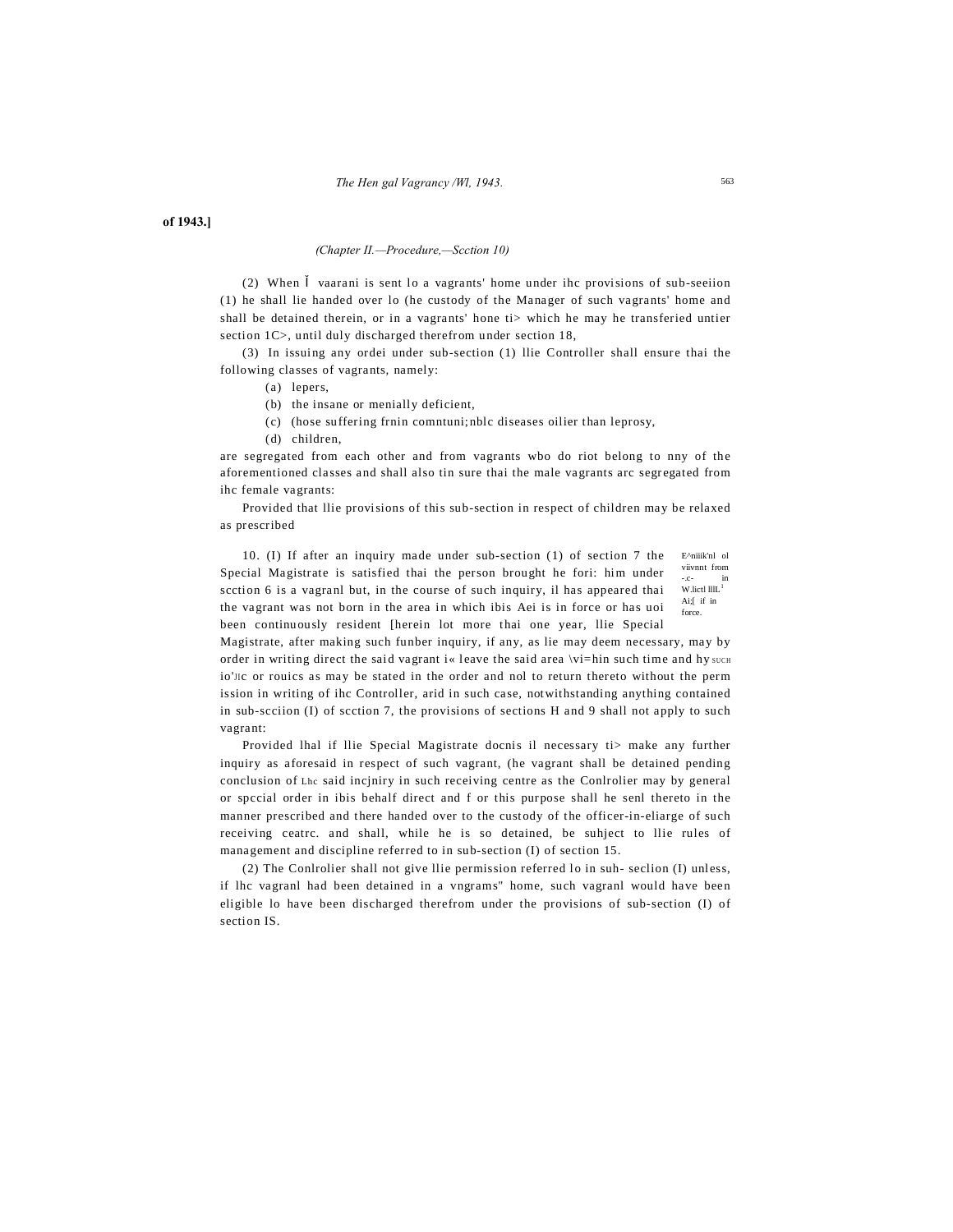#### ----- r ... ... .. . . <del>.</del> ... . .

The Bengal Vagrancy Act. 1943.

[Ben. Act V]]

### (Chapter II.-Procedure.-Section tl.-Chapter III.-Receiving Ceil! res and Vagrants' Home.-Sea ions 12. 13.)

(3) When a vagrnat against whom an order has been made under sub-secdon (!) fails lo comply wilh such order within ihe lime specified therein, or nfler complying wilh the said order returns without the permission in writing of the Controller to any place within the area referred lo in ihe said order, such vagrant may be arrested without a warrant by any police officer, and shall be liable, on conviction before a Magistrate, to be punished will) rigorous imprisonment for a term which may extend to six months.

11. A declaration thai a person is a vagrant recorded by a Special Magistrate under sub-section (I) ol section 7 shall be sufficient authority to any person lo retain such vagrant in his custody when such person is under the provisions of this Acl CII5IIKJV an J or of any rule made thereunder conveying a vagrant from the Couri of a Special Magistrate to a receiving centre or, from a receiving centre lo a vagrants' home or from one vagrants' home lo another and to the officer-in-charge of a receiving

centre and lo the Manager of a vagrants' home for detaining such vagrant in accordance with the provisions of this Acl in a receiving centre or vagrants' hnmc, as ihe case may be.

#### **CHAPTER III Receiving Centres and Vagrants' Home**

12. (1) The '[Slate] Government may provide and maintain together with the necessary furniture and establishment one or more receiving centres al such place or places as it thinks fit or may certify by notification in the *Official Gazette* any existing charitable or other institution, subject lo the prior consent of llie controlling authority of

HroviMonsof nxciving

purposes of this Acl. (2) For the purposes of this Act every receiving conire shall be under the immediate control of an oflicer-in-charge who shall he appointed by the '[Statel

such insitiution and on such conditions as may be mutually agreed upon between

the '[Stale] Government and the said authority, to be a receiving cemrc for the

Government and who shall perform his functions subject to the orders of the Conunllcr.

(3) The '[Stale} Government shall also appoint for every receiving centre one or more suitably qualified persons as medical officers.

13. (1) The<sup>1</sup> [State] Government may provide and maintain together wilh the nccessary furniiure. equipment and establishment, one or more vagrants' homes at such place or places as it thinks fit and such vagrants' homes may include provision for the

Validity

detention

vasranl.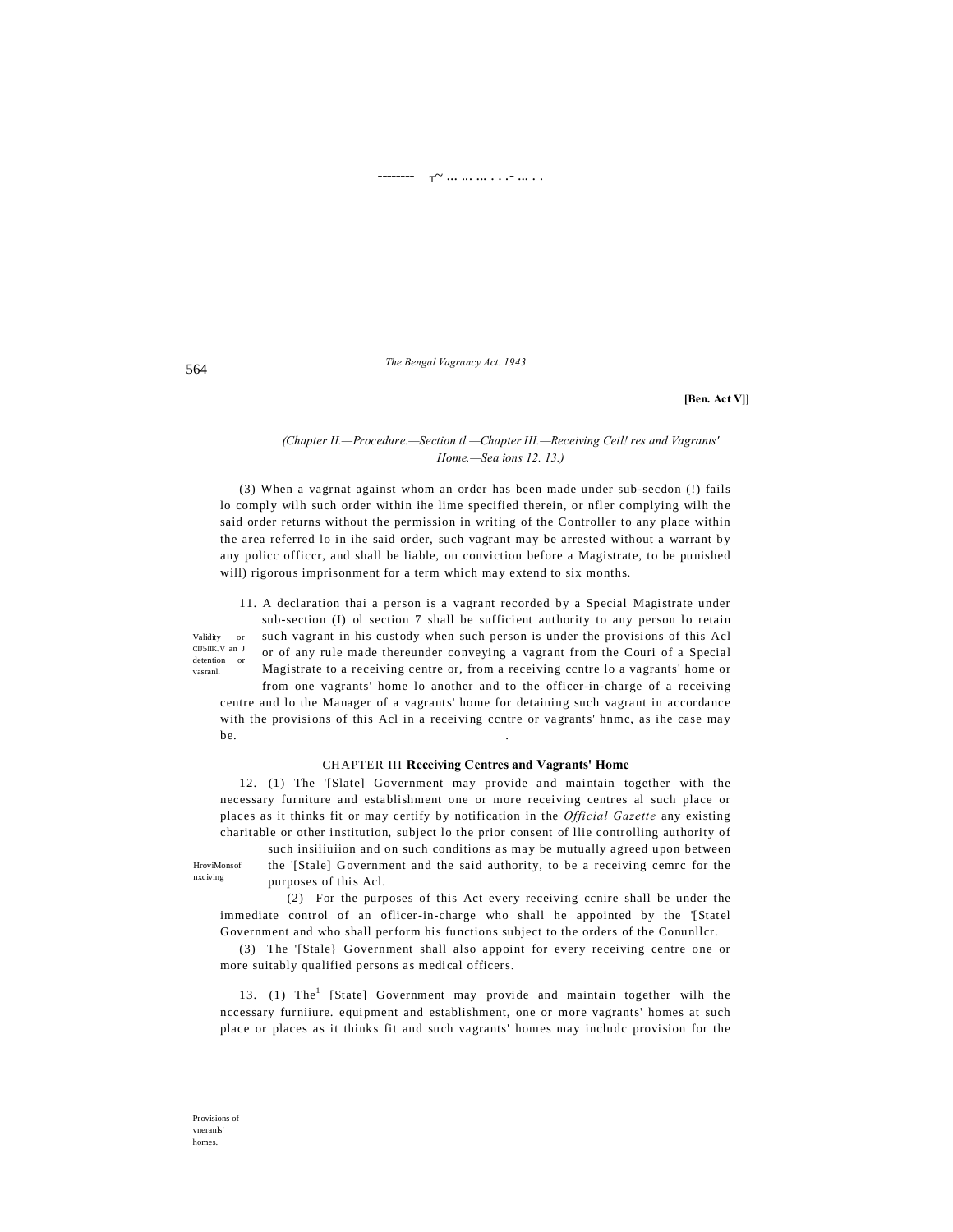teaching ol' agricultural, industrial or *either* pursuits and lor the general educaiion and medical care of the inmates.

565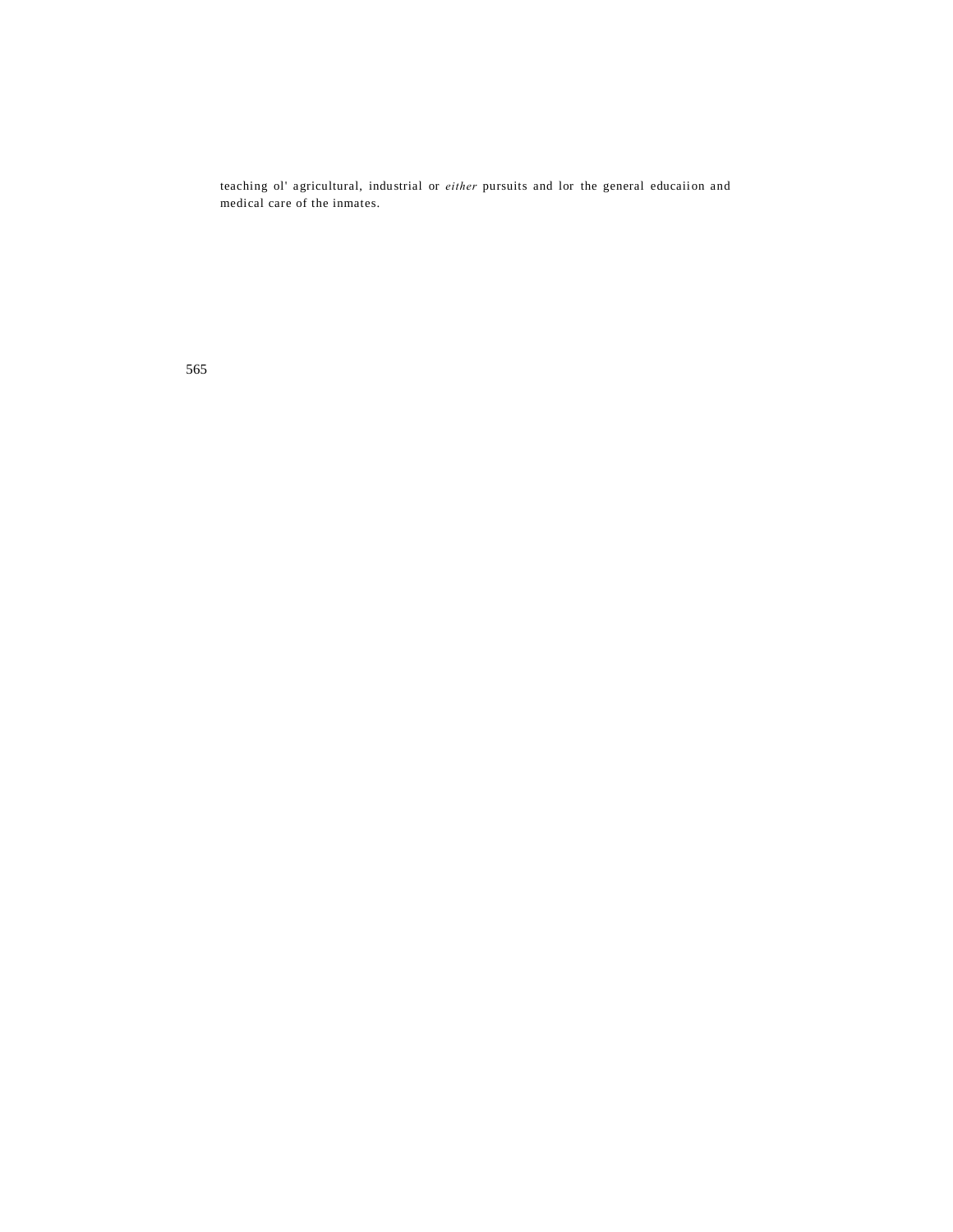# (CiHtpU<sup>1</sup>!- HI.—Receiving Centra and Va^ixmts' Hvttie.— Spawns 13A, 1-1 & 15.)

(2) livery such vagranls" home shall be under the immediate charge of a Manager who shall be appointed by lhc '[Stale] Government and who shall perform his fund ions suhjeel lo llie orders of the Conlrolier.

(3) The '[State] Government may appoint in respect of a vagrants' home a suitably qualified person as medical officer and one or more suitably qualified persons us teachers.

 $\frac{1}{2}$  13A. (1) For every receiving centre and every vagrants' home, llie Stale Government shall establish a Board of Visitors, txinsii luted in such manner and consisting of such number of members as may be prescribed.

(2) A Board of Visitors may visit [hi: receiving centre or lhc vagrants' home for which it is established and record its comments on any matter it may think Tit pertaining to tiie working of ihc receiving centre or the vagrants' home for the consideration of ihc officer-in-charge of the receiving centre or ihe Manager of Ilie vagrants' home and for (his purpose, any member of the Board of Visitors shall have the right lo visit such receiving centre or vagrants' home at any time beLween the hours of sunrise and sunset.

(3) Copies of comments recorded by a Board of Visitors under subsection (2) shall, as soon as may be after they are recorded, be forwarded by the officer-in-cliarge of the receiving cenlre or the Manager of the vagrants' home, as the case may be, lo the Board.

14. Evcn officer-in-charge of a receiving centre or Manager of a vastranis' home may order thai any vagranl detained in such receiving centre of vagrants' borne shall be searched and that the personal effects or such vagiant shall be inspected and any money then found with or on ihc vagranl shall be applied in the manner prescribed towards the weltarc of vagrants and any of such effects other tly.in money nray he sold in auciion and the proceeds of the sale shall he applied as aforesaid:

Provided thai a female vagranl shall be searched by a female only and with due regard to decency.

15. (1) Variants detained in receiving centres or vagranls" homes under M:ni^cnienl mi J this Ac. shall he subjeel tusuch rules of management and discipline as may discipline from time lo time be prescribed.

ExplanutKM.ô Discipline includes ihs enforcement of the doing of manual or oilier work by a vagrant.

'.VI'L' In ol-utile 4 on p;tgc  $5 > 9$ . time.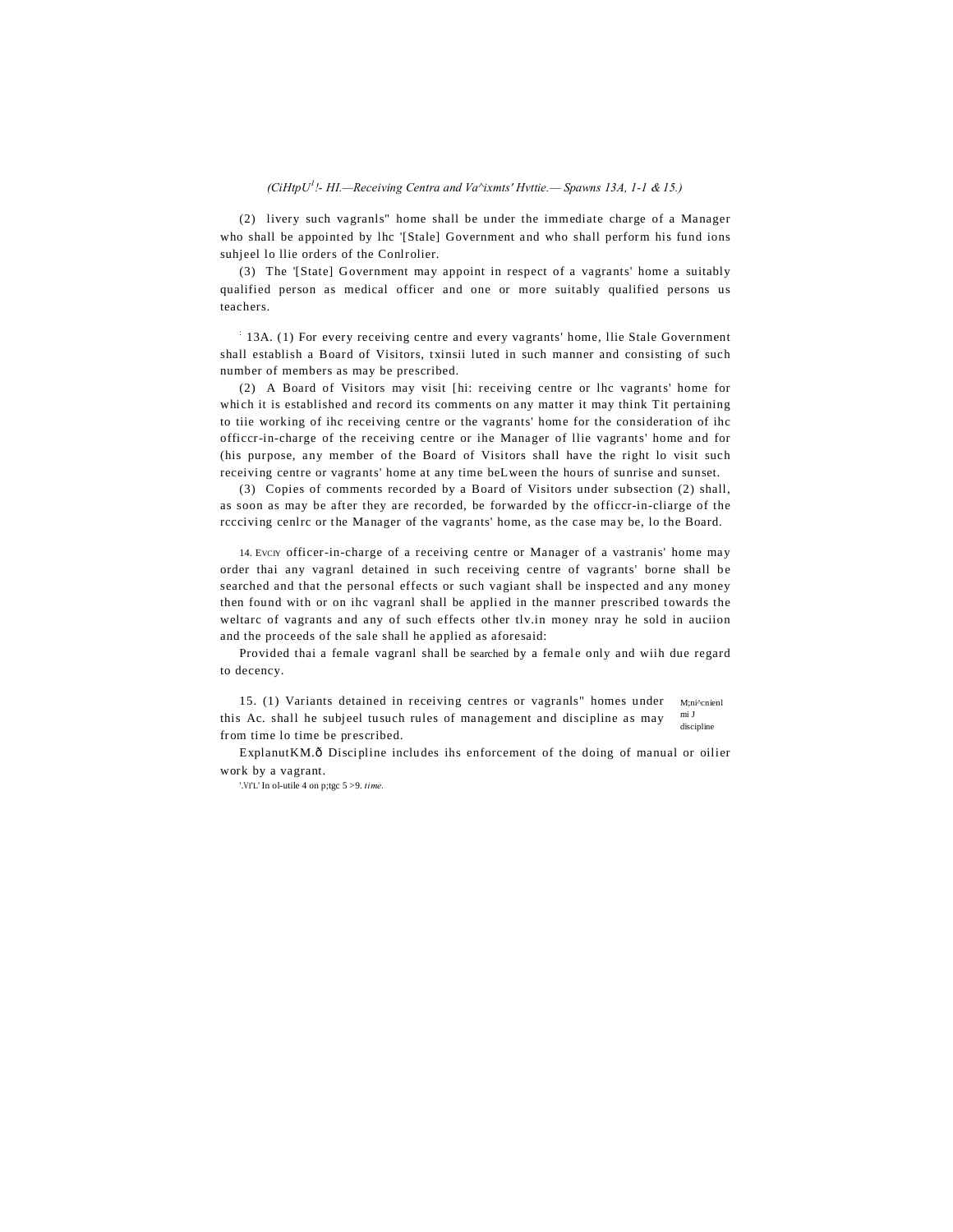The Bengal Vagrancy Act, 1943.<br>of 1943,

The lii'/itful VatfiYii'cv Ac!, 1943.

of 1943.]

-SIIL-IIUTI 13 A was INDUED tiy s. \_I of Ilie DCIIIZII Vienincy (AIUL'JidiiiL'm) Aci. 1910 (WO! Ben. Act Von 970).

 $\begin{array}{c} \text{U\^i} \\ \text{V\^i} \\ \text{V\^i} \\ \end{array}$ 

 $\begin{aligned} &\text{.Se}.\text{irth} \ &\text{$ 

567

 $56^{\wedge}$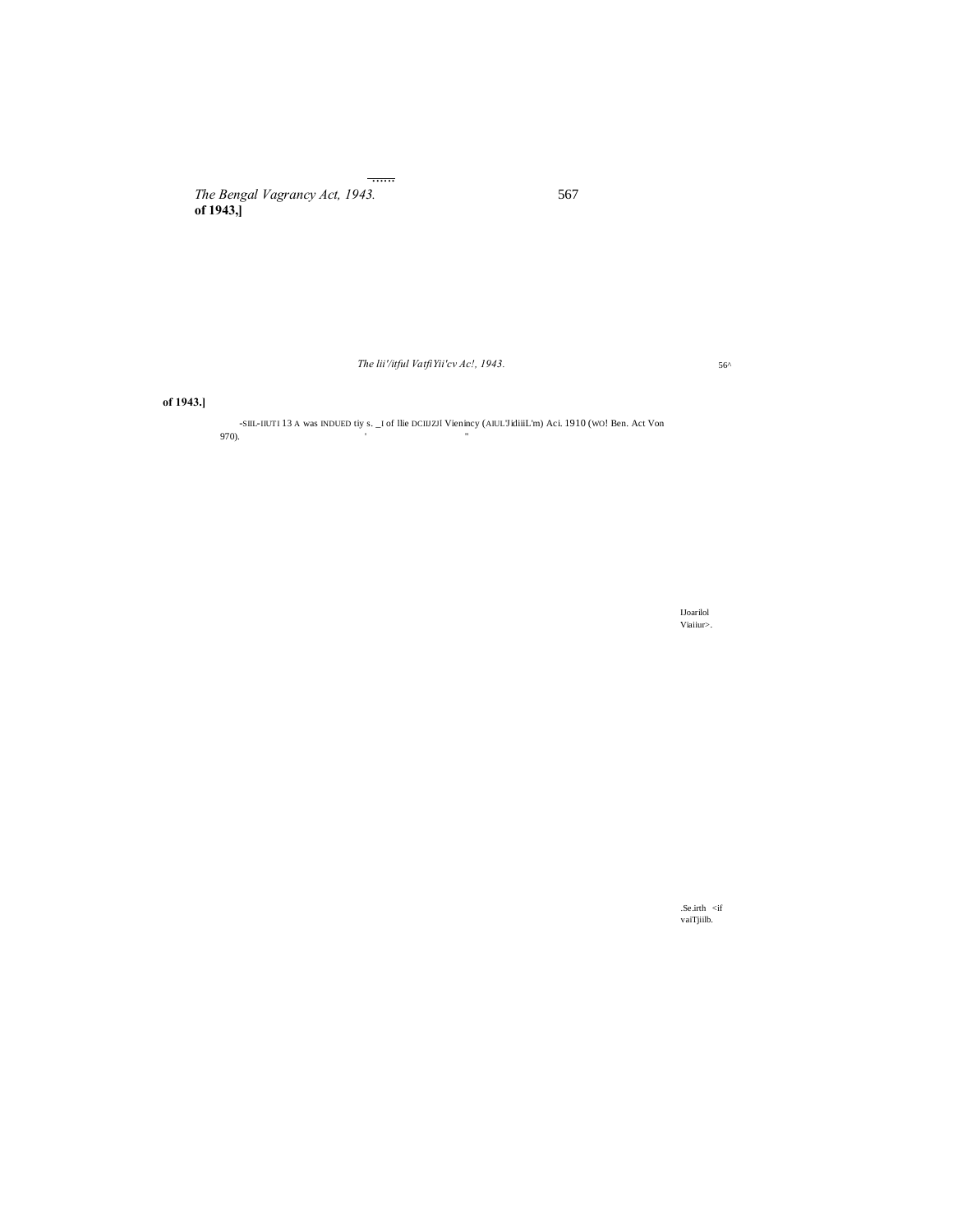The Bengal Vagrancy Act, 1943.

[Ben. Act VII

#### (Chapter III.—Receiving Centres and Vagrants' Hume.— Sections 16-1S.)

(2) If any vagrani wilfully disobeys or neglecis lo comply wilh any rule referred lo in sub-section (I) he shall cm conviction befmc a Magistrate be liable lo be punished wilh rigorous imprisonment for a lerin whicl) may extend IP three months.

(3) "ITie '[Siale) Govemmenl may authorise Lhc Manager of a vagrants' home lo punish any vug ran I deiaincti in such vngranls' home who wilfully disobeys or neglects lo comply wilh any rule referred lo in sub-seciion (1) wilh h;tid labour of ihe lype prescribed for any period not exceeding seven days; and such punishment may be in lieu of or in addition lo any punishmeni to which ihe vagrant may be Jiable under sub-section (2).

16. The Coniraller may by order in wi iiing direu ihe transfer of a vagrant from one vagrants' home lo another and a vagrant in respeel of whom such an order is passed shall thereupon be sent in the manner prescribed lo, and handed over to ihe eusiody of, ihe Manager nl" the vagrants' home to which lie has by such order been transferred.

17. The Manager of a vagrants" home shall use his best endeavours lo obtain outside the vagranis\* home suitable employmem for vagrants detained therein

18. (I) A vagrant may be discharged from a vagrants' home under orders of the Controller.ô

- (a) on Ilie Manager of such vagrants" home certifying in the prescribed manner iliai satisfactory employment has been obtained for such vagrant;
- (b) on iis being shown to (he satisfaction of Ilie Controller that such vagrani has become possessed of an income sufficienl lo enable liim to support himself without resorting lo vagrancy;
- (c) tm a relative of such vagrani, or a person who the Controller is satisfied is- inleresied in the welfare of such vagrani, entering inio a bond with or wiihoui sureties for a sum prescribed, to look afier and maintain such vagrani and to prevent him from resorting lo vagrancy;
- (d) for olber good and sufficient reasons 10 be recorded by ihe Controller in-writ ins.

Transfero vagrants from Oi id \\ifrcint> home 10 auoihcr.

OtHMllc employ  $\mathrm{nil.}^{\ast}\mathrm{ni}$  to  $h_{\theta}$ chl jirn -il for  $ivlicn$ pov.ible. Distlirtfc of vagrant\* from vagrant" hunk\

 $\overline{\phantom{a}}$ UA

568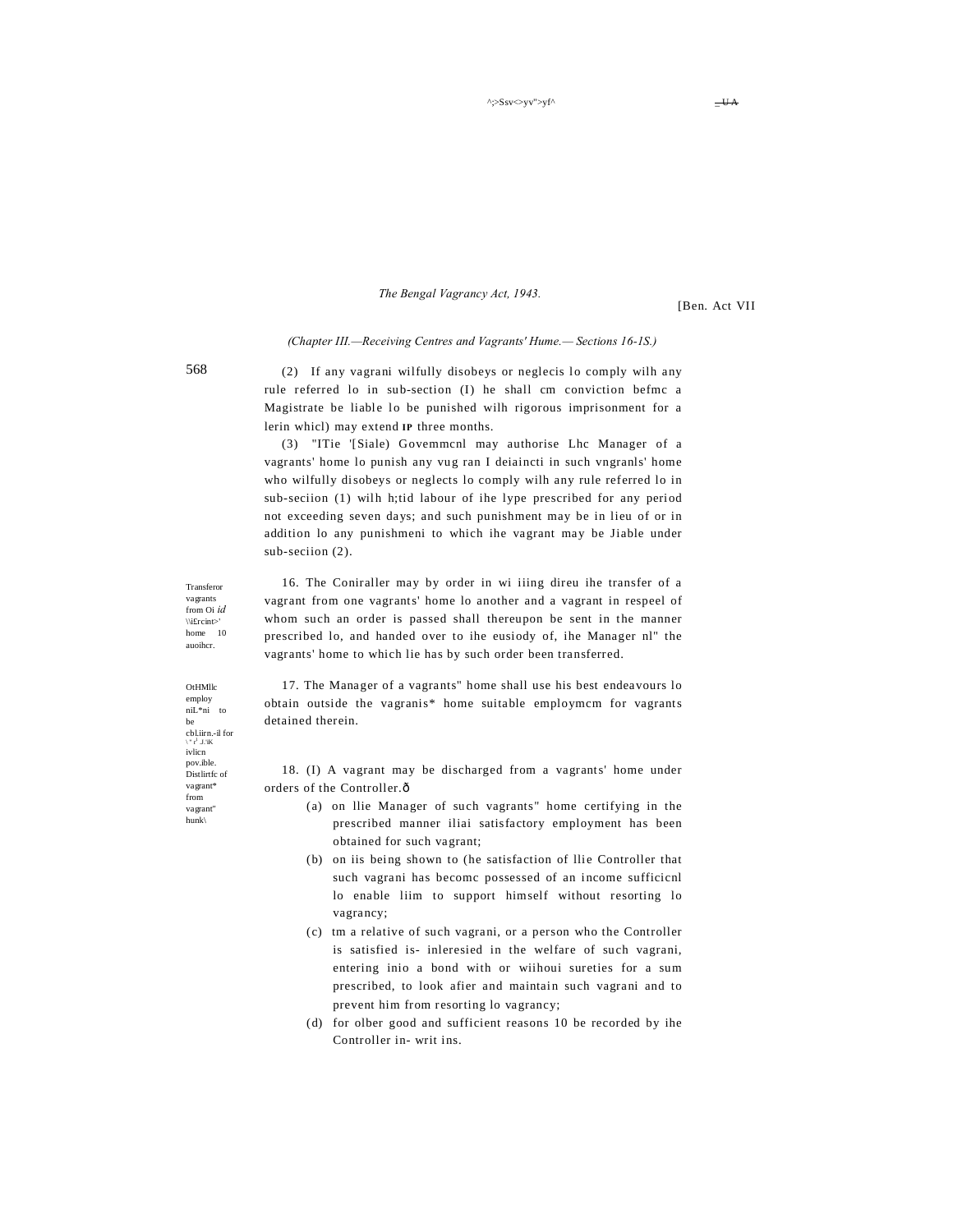*The Bengal Vagrancy Act, 1943.* 569 **of 1943,]**

*t*

# *(Chapter IV.—Penalties and Miscellaneous.—*

*Sections 19-22.)*

' (2) When the employment referred lo in clause (a) of sub-section {1) has been obtained for a vagranl, any such vagranl refusing or neglecting lo avail himself thereof shall be liahle lobe punished on conviction before a Magistrate, with rigorous imprisonment fur a term which may cxicnd to one month.

#### CHAPTER [V **Penalties and Miscellaneous.**

19. Whoever employs or causcs any person in ask for alms, or abetsPunishment the employment or the causing to be punished on conviction he fore a Magistrate with rigorous imprisonment Tor a term which may extend lo two years or with fine or with both.

20. Any person refusing or Tailing to accompany a police officer lo, Punishment or lo appear before a Special Magistrate, when required by such officer under section 6 to do so. may he arrested without warrant, and shall be a Special liable to be punished on conviction before a Magistrate with rigorous Magisinw. imprisonment Tor a term which may extend to one month or with line, or with both.

21. Any vagrant who refuses lo submit lo a mcdical examination by Punishment the mcdical officer of a receiving cenlrc or by any person assisting such medical officer under the provisions of sub-section (2) of scction 8 shall i« mcdical be liable to be punished on conviction before a Magistrate with rigorous examination imprisonment for a term which may extend lo unc month.

22. Any vagranl who escapes from any custody lo which he has Punishment been committed under this Act or any rule made thereunder or who fain $11nm1$ leaves a receiving centre without the permission of lhc officer-in- receiving charge thereof, or who leaves a vasrants" home without the permission "; $\sigma$ ,  $\sigma$ ,  $\sigma$ > ngraius

of the Manager thereof, or who, having with the permission of such home, officer-in-charge, or Manager, as the case may be, left a receiving ccntre or a vagrants' home for a lime specified under any rule referred lo in sub-seciion (1) of section 15, wilfully fails to return on the expiration of such lime, may tie arrested without warrant and shall for every sucli uffence, be liable to be punished, on conviction before a Magistrate, with rigorous imprisonment for a term which may extend to siv month";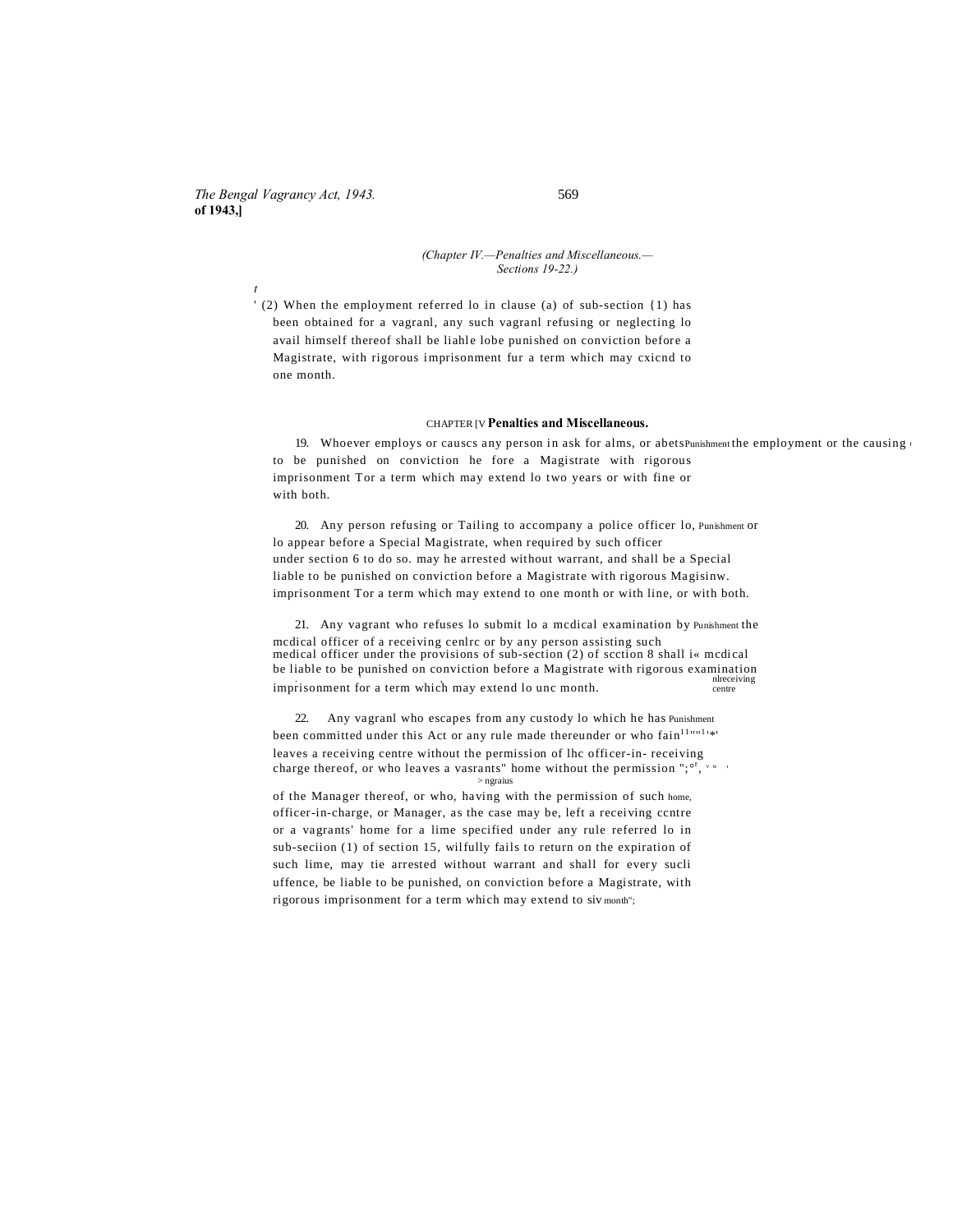I

# *The Bengal Vagrancy Acl, 1943.*

**[Ben. Acl VII**

#### *(Chapter IV—Penalties and Miscellaneous.— Sec I ions 23-2S.)*

23. Every person imprisoned under [lie prpvisipns of sub-section (2) of section 15, sub-section (2) of section IS, section 20, section 21 or section 22 shall at the end of his term of imprisonment be brought under policc custody before the nearest Special Magistrate who shall forthwith deal wilh such person in the manner laid down in sections 7, 8 and 9 as if such person had been brought before such Special Magistrate under the provisions ol" section 6:

Procedure Lilcndof imprison-

Provided that if the said Special Magistrate is of the opinion that such person would, if detained under this Act as a vagrani in a vagrants<sup>1</sup> home, be eligible to be discharged therefrom under the provisions of sub-see i ion (I) of section 18, he may, instead of

dealing with such person as aforesaid, direct thai such person be released and such person shall thereupon be set at liberty.

24. (I) No prosecution for an offence under lliis Act may be commenced except by, or wilh the permission of, such officer as may be prescribed in this behalf.

(2) No offence under this Acl shall be triable by any Magistrate other than a Presidency Magistrate or a Magistrate of the firsl class.

25. All persons empowered to perform any function under iliis Acl shall be deemed to be public servants within llie meaning of section 21 of ihe Indian Penal Code.

Proscculian .nidjurisdieliomoity

26. No suit, prosecution or other legal proceeding shall lie againsi any person empowered to perform any function under (his Act for anything which is in good faith done or intended to be done under this Act,

Persons lo be (kvilK'll public<br>serviiiis

27. *[Repeal.—Repealed by section 3 and the Second Schedule to West Bengal Act VII of 194S.\*

serviiiis. 2S. (I) The '|State] Government may make rules<sup>1</sup> for carrying and XLV or out the purposes of (his Act.

I860.

Indemnity.

(2) In particular and without prejudice IP the generality of the foregoing power, such rules may provide tor all or any of lite loll owing matters, namely: ô

> (a) the purposes for which a person may collect money or ask for food or gills referred lo in clausc 0) o! section 2;

(b) ihe constitution oT (he Board referred to in suh-

Power lo make rule 5

'iVl' ibol-TKHC J 1)11 .^S9. *tunc.*

scciion (2) ol" section 3:

-For llie Bengal Vaar.inev Kulo, 19-t.v .ree noli flea lion No. ^7y9P,H . d.ned ihe 2f>lh S.'pli'iillvr published in ill.' *Cult iilln (iu-cltr.* of l'J-15. pun t, ^.rv 160.

#### 56K